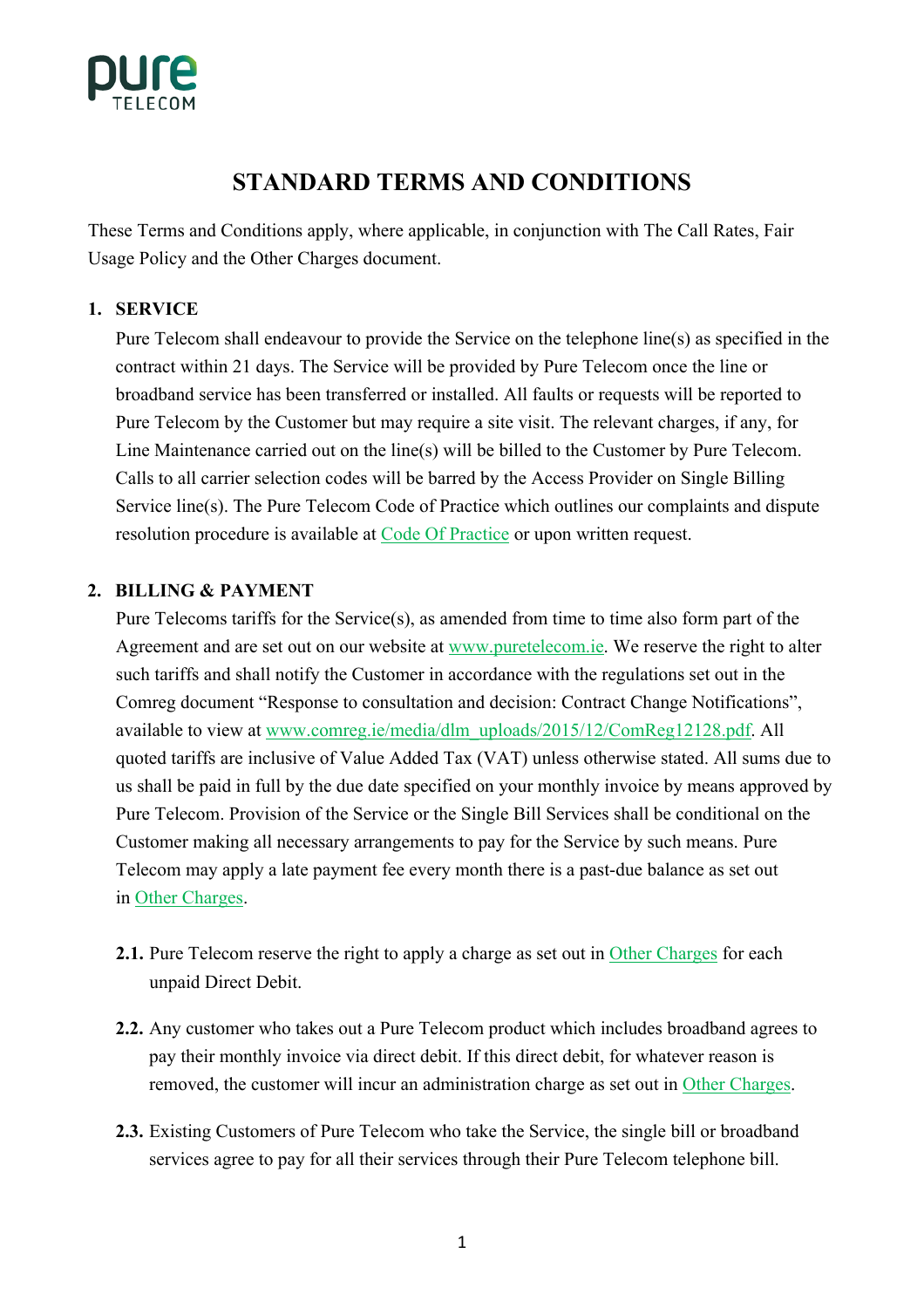

- **2.4.** Existing Customers of Pure Telecom who take the Service, the single bill or broadband services agree to pay for all their services through their Pure Telecom telephone bill.
- **2.5.** Service customers shall be charged monthly in advance for their monthly Service. If you activate the Service during any calendar month, you will receive an initial bill for the remainder of that calendar month and an additional month in advance on your first billing for such services. For the Single Bill Service the call charges will be billed monthly in arrears.
- **2.6.** All out of bundle calls will be subject to a standard set-up fee as set out in Call Rates.
- **2.7.** When a Customer transfers to the Single Bill Services, all Ancillary Services will also be transferred to Pure Telecom at the applicable tariff rate for such Ancillary Services as set out in Other Charges.
- **2.8.** You will receive a bill from Pure Telecom for calls, line rental and Ancillary Services when the line has been transferred from the Access Provider to Pure. You may continue to receive a bill from your Access Provider prior to or while services are being transferred to Pure Telecom or for any services or calls not covered by the Agreement. In a Pure Telecom Bundle you will not be charged for your broadband until it is activated. All Pure Telecom broadband services require Direct Debit and Online Billing.
- **2.9.** Should you disagree with any charges on your monthly invoice, you should contact Pure Telecoms Customer Care support team on 01-2469000, email to care@puretelecom.ie or via online chat at www.puretelecom.ie. Alternatively you can send an email to complaints@puretelecom.ie or lodge a complaint in accordance with Pure Telecoms Code of Practice prior to the due date for payment. Notwithstanding any complaint, all invoiced amounts shall be paid on the invoice due date.
- **2.10.** Pure Telecoms absolute preference is to issue bills online in a paperless format. This service is free of charge via My Pure.

#### **3. USE OF THE SERVICES – BROADBAND SPECIFIC**

The Customer undertakes not to use the Service, the Single Bill Services or the Equipment (collectively the Service):

**3.1.** For any improper, immoral or unlawful purpose, nor cause any nuisance by the use of the Service, nor allow others to use the Service for any of the foregoing purposes; or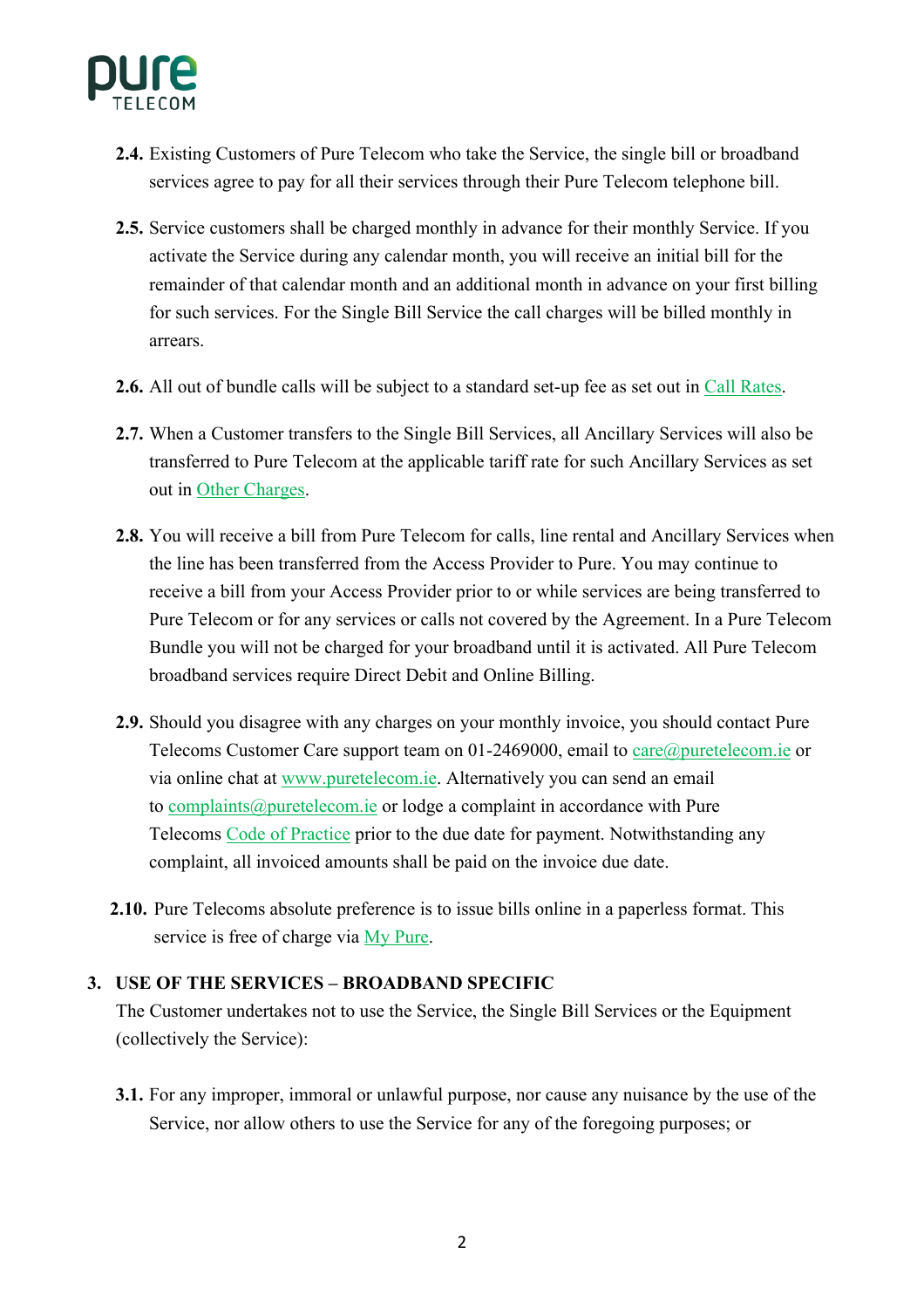

- **3.2.** For the transmission of any material which is, may be or is intended to be a hoax or is of a defamatory, offensive, abusive, obscene or menacing nature; or
- **3.3.** For the infringement of intellectual property rights or trade secrets of another party; or
- **3.4.** For the processing of automated personal data as defined in the Data Protection Act 2018
- **3.5.** In a manner which in the opinion of Pure Telecoms in its absolute discretion makes abnormal demands on the Service or Pure Telecoms Network or facility from a single connection.
- **3.6.** You shall ensure that all persons having access to the Service comply with the terms and conditions herein stated.
- **3.7.** You are bound to observe the confidentiality of the connection details and are therefore responsible for the security thereof.
- **3.8.** You shall observe the provisions of Pure Telecoms Fair Usage Policy as amended from time to time and can be viewed at Fair Usage.
- **3.9.** You shall ensure that all Equipment provided to you for accessing the Service is maintained and kept in good working order.
- **3.10.** You shall comply and are bound by all conditions of the licence under which the Equipment is provided.
- **3.11.** You shall comply with all reasonable instructions given to you by us in relation to the use of the Services.
- **3.12.** Pure Telecom will you use your personal data and other account information in connection with any investigation carried out by Pure Telecom in accordance with these terms and conditions, by disclosing it to any third party authority that Pure Telecom considers has a legitimate interest in any such investigation or its outcome
- **3.13.** You shall inform Pure Telecom of a change of name, address, email address and/or telephone number.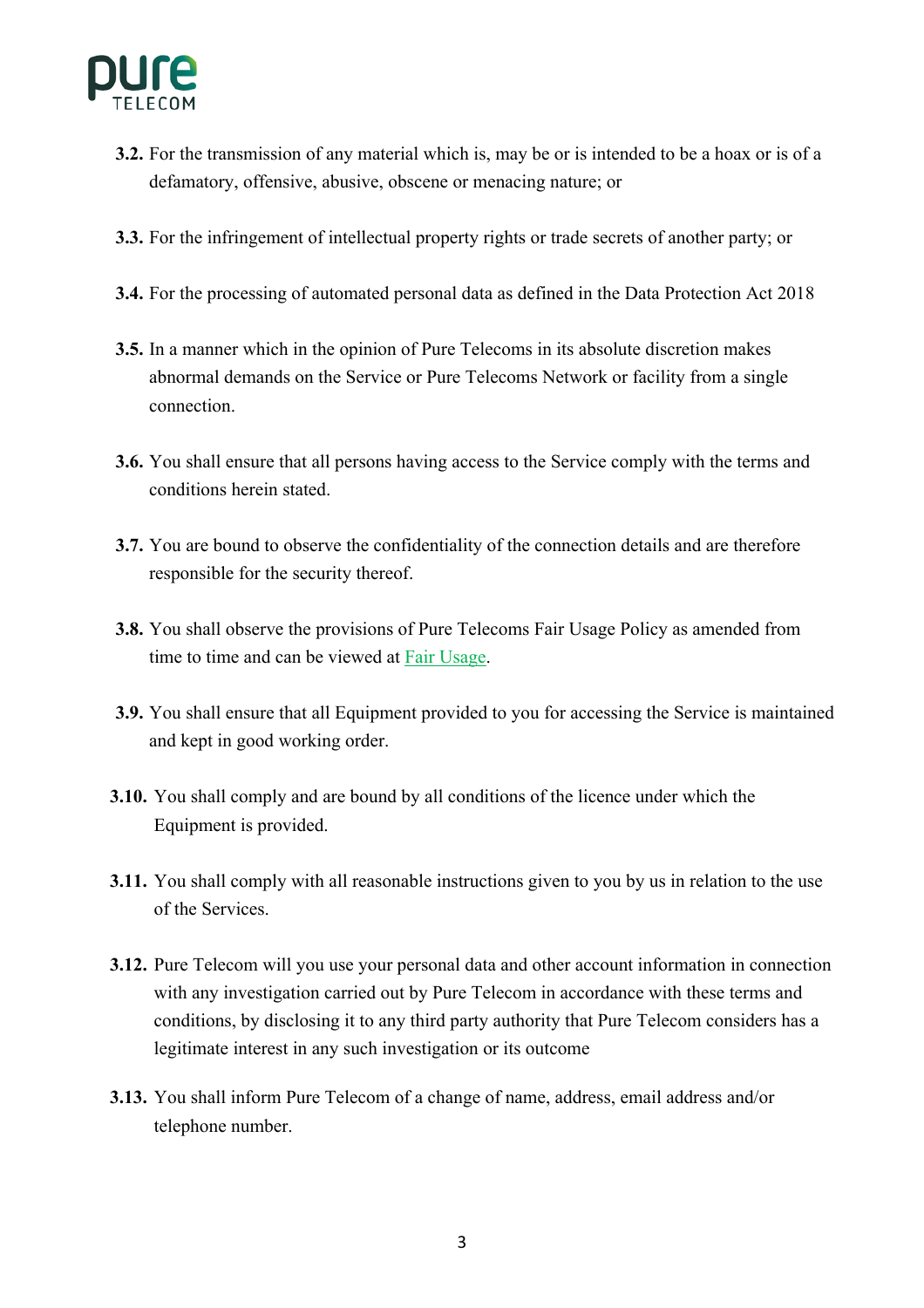

**3.14.** You shall indemnify and hold Pure Telecom harmless against all liabilities, claims, damages, losses, expenses and proceedings howsoever arising from or in any way connected with the use of the Service by anyone.

## **4. USE OF THE SERVICES – BROADBAND SPECIFIC**

Your broadband speeds can and will vary depending on the type of broadband available in your area and the broadband product you have chosen. Pure Telecom rely on our wholesale network partners in providing you with information on your maximum available broadband speeds at the point of sale (i.e. over the phone or online) however, we will confirm the specific maximum achievable speed information to you as soon as possible after you have connected/installed the services.

**4.1.** The maximum advertised download speeds for our Broadband products are as follows:

| <b>Broadband Product</b> | <b>Maximum Advertised Download</b><br><b>Speed</b> | <b>Broadhand Product</b><br>Category |
|--------------------------|----------------------------------------------------|--------------------------------------|
| Unlimited 3MB            | up to 3Mbps                                        | Other Broadband                      |
| <b>Unlimited NGB 8MB</b> | up to 8Mbps                                        | Other Broadband                      |
| <b>Unlimited Fibre</b>   | up to 100Mbps                                      | FTTC (Fibre to the cabinet)          |
| Instant                  | up to 150Mbps                                      | FTTH (Fibre to the Home)             |
| Premium                  | up to 300Mbps                                      | FTTH (Fibre to the Home)             |
| Lightning                | up to 1GBps                                        | FTTH (Fibre to the Home)             |

- **4.2.** We do not advertise a minimum download OR a minimum or maximum upload speed.
- **4.3.** The maximum available download speed provided at the point of sale and/or confirmed following your installation may not be available at all times. The reasons for this are outlined in more detail further on in this section.
- **4.4.** The maximum available download speed is the highest speed that we are realistically able to deliver and it will be specific to your line, i.e. your maximum available download speed will depend on the distance of your home from the cabinet or local exchange. The achievable download speed is the speed you should receive during use of the broadband service.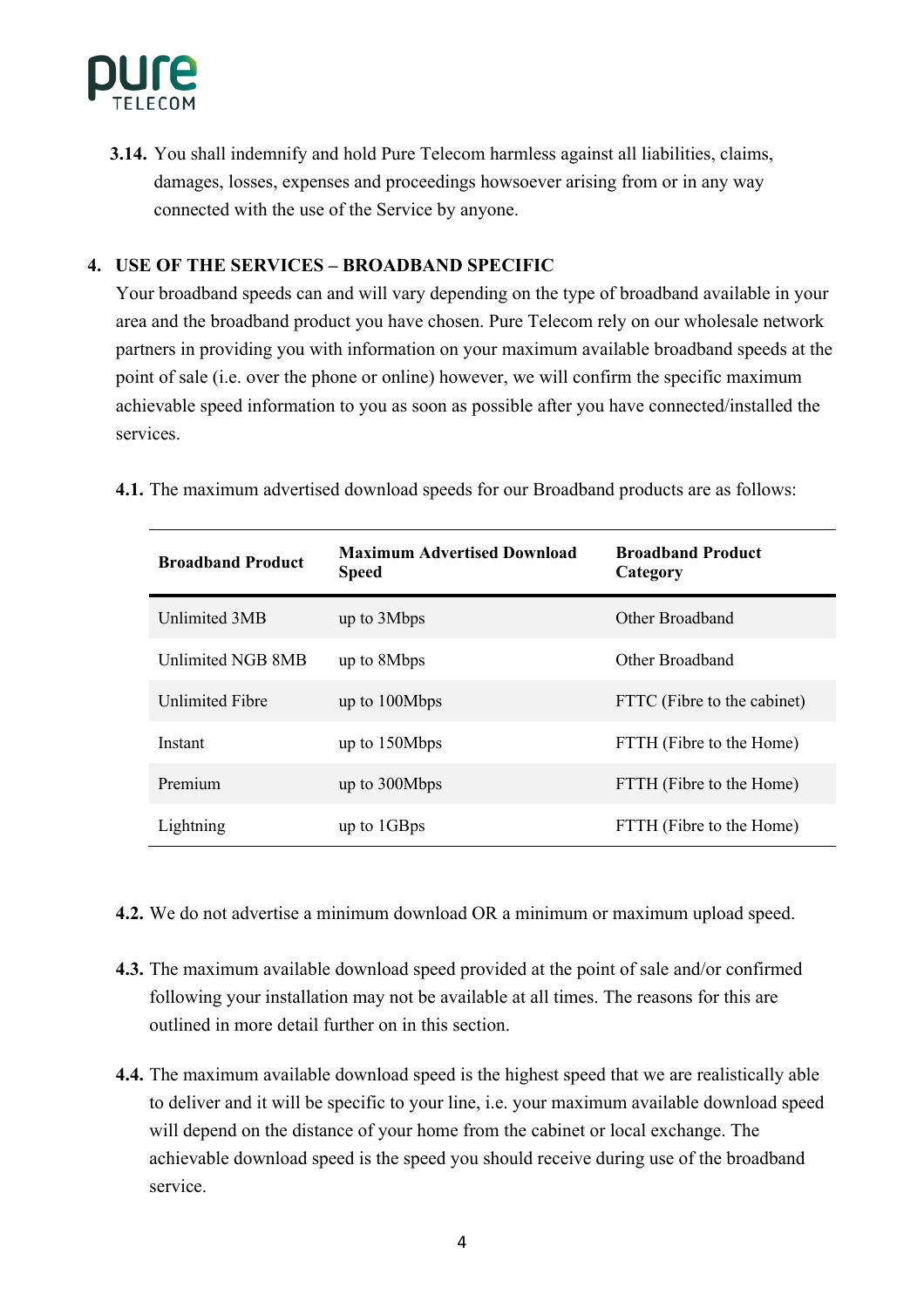

- **4.5.** 'FTTH Fibre to the Home' Services (Instant, Premium and Lightning). If you can connect by Fibre to your Home, then the maximum achievable download speed on your line will be confirmed in advance of connection to the Services. Pure Telecom will commit to a maximum achievable and normally available download speed above 90% of the advertised speed. For example, on our Lightning Product (1Gbps) you should normally expect to achieve speeds above 900Mbps.
- **4.6.** 'FTTC Fibre to the Cabinet' Service (up to a Maximum speed of 100Mbps). The normal download speed achievable for all of our FTTC customers should be above 80% of the maximum available download speed, as measured on your line after it has been connected to the Pure Telecom broadband service (i.e. for a line with 60Mbps maximum available, the normal speed achievable would be 54Mbps or more).
- **4.7.** 'Other Broadband' Services (up to a Maximum speed of 8Mbps). The normal download speed achievable for all of our Other Broadband services customers should be above 70% of the maximum available download speed, as measured on your line after it has been connected to the Pure Telecom broadband service (i.e. for a line with 8Mbps maximum available, the normal speed achievable would be 5.6Mbps or more).
- **4.8.** Please note the line speed is different to the throughput rate you experience on your device. The throughput rate i.e. the speed you experience, can depend on a number of factors such as:
	- **4.8.1.** Whether you are using Wi-Fi or direct fed cabling to connect devices in your home.
	- **4.8.2.** The number of devices connected to your Wi-Fi.
	- **4.8.3.** Interference with Wi-Fi signal from thickness of walls, distance from router and other household electrical signals.
	- **4.8.4.** The speed your devices run at.
	- **4.8.5.** The quality of your internal phone line wiring.
	- **4.8.6.** Potentially faulty equipment.
	- **4.8.7.** The capacity of the host provider of the content you are accessing.
- **4.9.** High ping times and jitter in the transmission of data or packet loss can result in your broadband running slowly, not loading web pages or you may experience problems with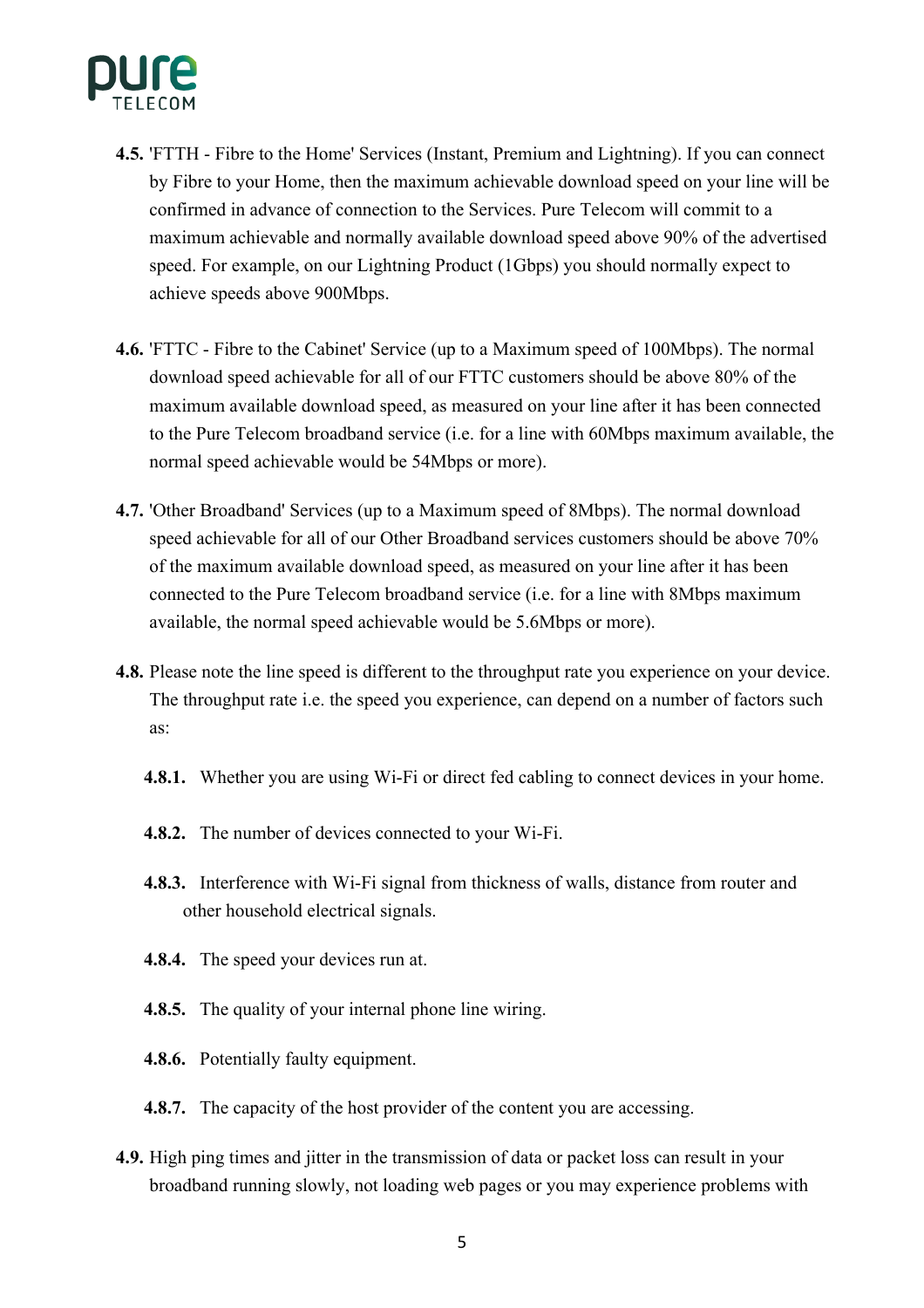

services like VOIP and VPNs. If there is packet loss or delay in broadband data transfer, certain applications may suffer from momentary interruptions. For example, the length of time to download a movie or a box-set might increase. The more third-party services you subscribe to and actively use simultaneously will have an impact on your speeds.

- **4.10.** Our Instant, Premium, Lightning Fibre to the Home and Unlimited Fibre broadband services will generally have a maximum available upload speed of between 20 and 100 Mbps and can expect to achieve a normal upload speed of 5% of the maximum available upload speed or a minimum of 1Mbps (whichever is the greater). Our Other Broadband services will have a maximum available upload speed of 512kbps and can expect to achieve a normal upload speed of 25% of the maximum available upload speed or a minimum of 128Kbps (whichever is the greater).
- **4.11.** If you experience any continuous or re-occurring discrepancy with the actual performance of your broadband service, then please contact Pure Telecom by email at support@puretelecom.ie, by phone on  $01-2469000$  or visit our website www.puretelecom.ie/contact-us for further details and we will endeavour to resolve any issues with your broadband service as soon as possible and in any case within 30 days. Please note we will often rely on information from our wholesale network partners to assist with troubleshooting and diagnosing broadband and line issues.
- **4.12.** In supplying the broadband services, Pure Telecom will use reasonable skill and care but cannot guarantee fault-free performance. Pure Telecom does not warrant that the services will be suitable for specific customer applications, that the operation of the Services will be uninterrupted or error-free or that the Services will support or be compatible with any applications or other services which the Customer uses in conjunction with the Services.
- **4.13.** Due to the wide range of causes of faults, many of them outside of Pure Telecom's control, it is not possible for Pure Telecom to fix a particular fault in a guaranteed timeframe. However, Pure Telecom will use all reasonable endeavours to repair faults in a timely fashion. There are no compensation and refund arrangements which apply if targeted service quality levels are not met, the service is provided on a best-effort basis.
- **4.14.** Pure Telecom reserves the right, at its discretion and without prejudice to any other provisions of this Agreement, to issue such reasonable instructions concerning the use of the Services as it considers necessary in the interests of safety, quality of the Services, other customers or telecommunications services as a whole. Pure Telecom may also issue details as to minimum system requirements.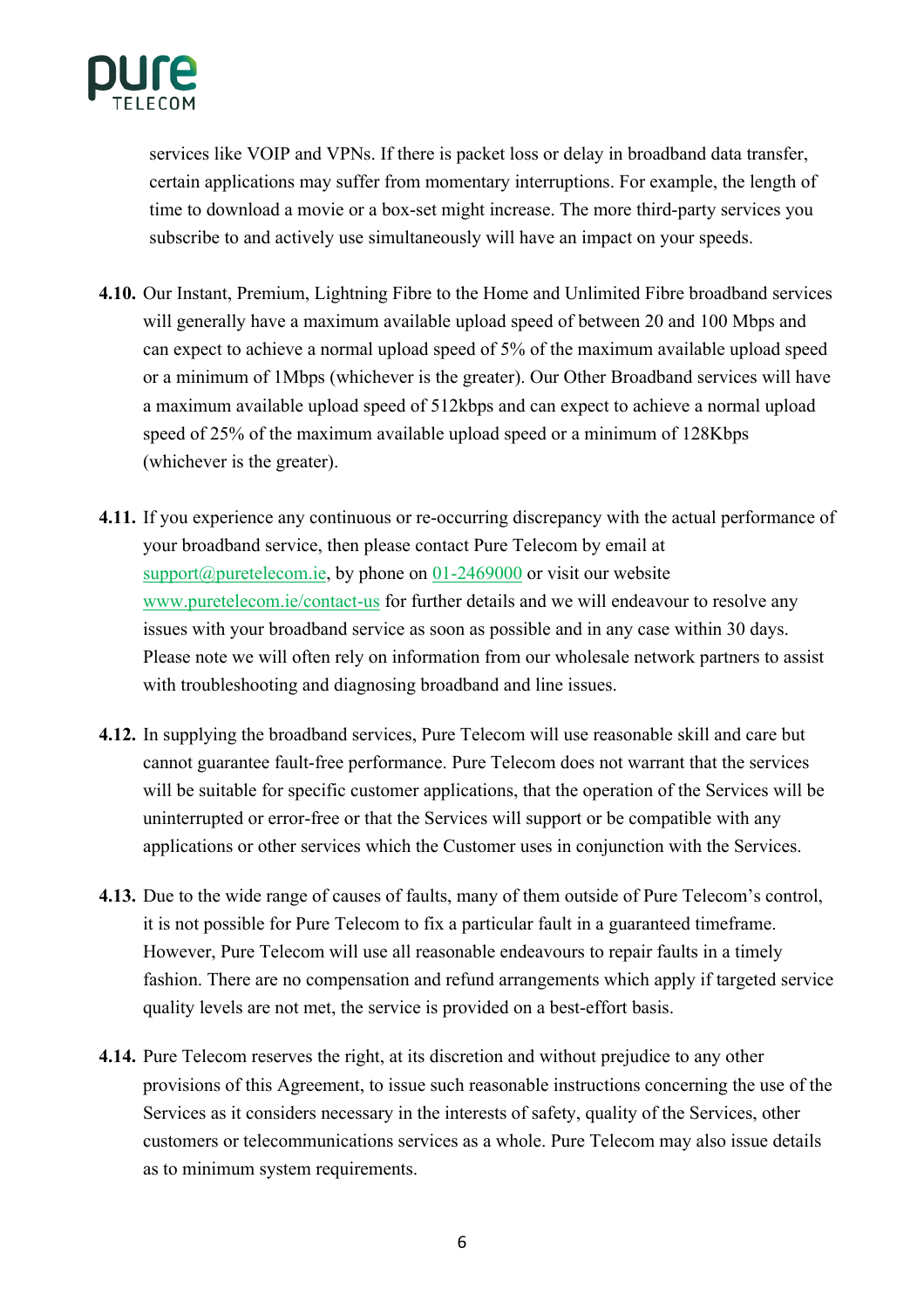

- **4.15.** Pure Telecom may modify the standard settings and/or features of the broadband services to offer additional services or add value to existing customer's services from time to time.
- **4.16.** Any complaints will be managed in accordance with our Code of Practice as set out at www.puretelecom.ie/code-of-practice. If, having gone through our troubleshooting process, it is not possible for Pure Telecom to remedy a situation where you are not experiencing the speeds that we have communicated your line should achieve, then you may select an alternative service, we may offer a discount or you may choose to terminate your service without penalty.

# **5. LIABILITY**

- **5.1.** We shall use all reasonable endeavours to ensure that the Service is available for use by you in accordance with the standards for the time being relating to the Service as set out in Pure Telecoms service literature, but shall not be liable for any delay, failure, interruption, or deterioration therein, howsoever arising.
- **5.2.** Pure Telecom shall make reasonable efforts to prevent unauthorised access to the Service by third parties but shall have no liability to the Customer for any unauthorised access to the Customer's Equipment or premises.
- **5.3.** We shall not be liable for any loss or damage of any kind caused by the failure of the Service or Equipment due to the incompatibility with the Service of hardware, software, and/or equipment supplied by you. Neither shall any third party, including without limitation, any other telecommunications company with whom Pure Telecom or any of its Affiliates have entered into arrangements with for the provision of Services, networks, equipment, or rites of passage, have any liability to you, howsoever arising, as a result of the failure, interruption or delay connected with or involving any of the aforementioned.
- **5.4.** We shall not be liable to you or any third party in contract, tort or otherwise for any financial loss whatsoever or for any indirect or consequential loss howsoever arising in relation to the use of the Service or the Equipment or any failure or error or default by us in the provision thereof, or otherwise in connection with this Agreement. Without prejudice to the generality of the foregoing, any and all liability arising under the Sale of Goods and Supply of Services Act 1980 is excluded to the fullest extent permitted by law
- **5.5.** We shall have no liability under this Agreement for the acts and omissions of other telecommunication operators.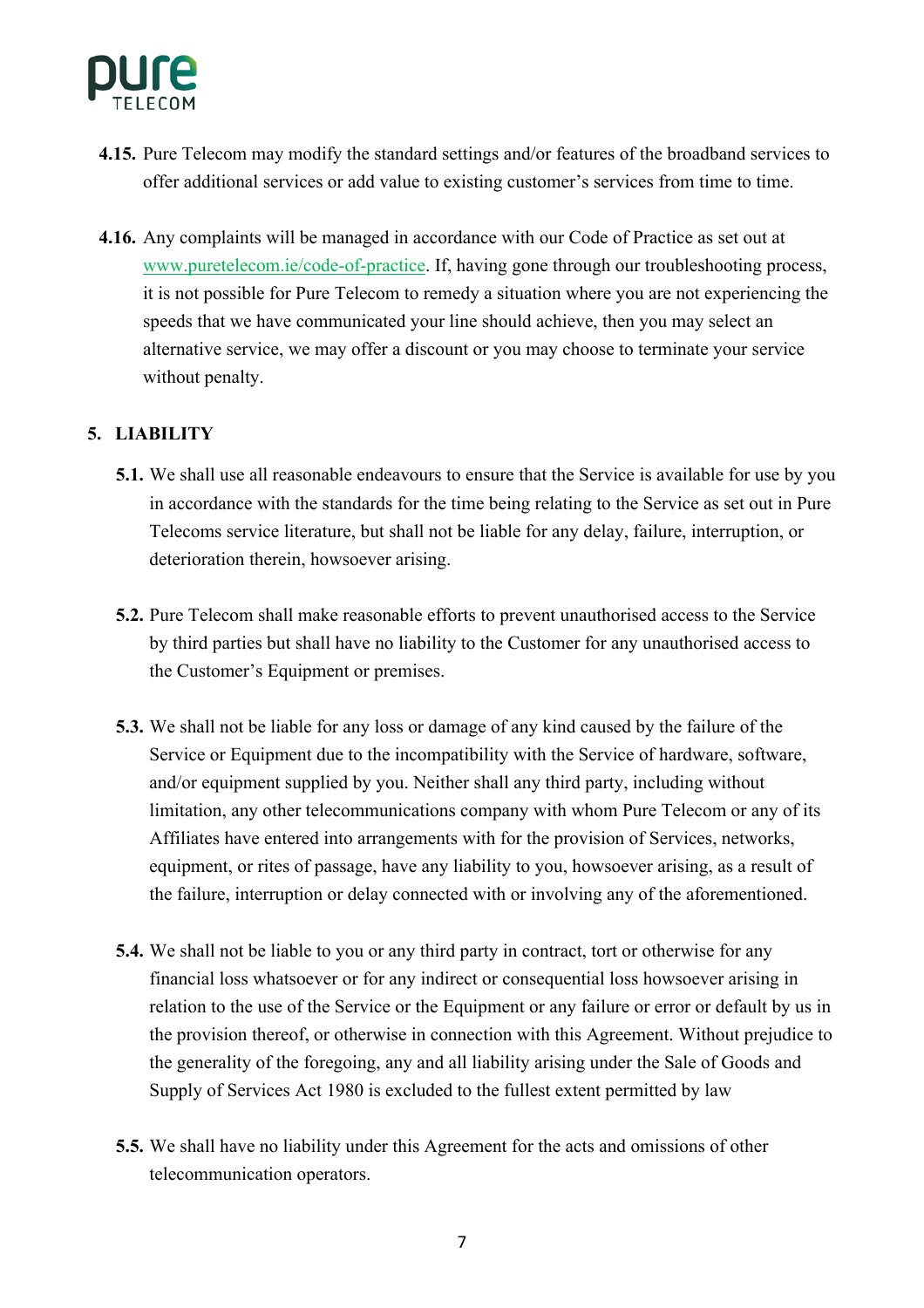

- **5.6.** We shall not be liable for claims arising out of a breach in the security or privacy of messages transmitted using the Service provided by us unless the breach results from a willful act or omission of Pure Telecom or its employees.
- **5.7.** This Clause 4 shall continue to apply notwithstanding termination of this Agreement.

# **6. CANCELATTION**

- **6.1.** Please note that upon commencement of the services and during the 14 day cancellation period, you shall be liable for any charges for the services incurred up to the date of cancellation. Regulations 2013 as amended or any other legislation. To exercise the right to cancel, complete the cancellation form, or contact us via our Customer Care contact number at 01-2469000, on via email to  $\frac{\text{care}(a)\text{puretelecom.}ie}{\text{Com.}ie}$  or by post to 3018 Lake Drive, Citywest Business Campus, Dublin 24 within the 14 day period. If you have been provided with equipment from Pure Telecom you will be required to return this equipment in order to avoid a charge as set out in Other Charges. Pure Telecom will provide a returns bag on request. Please also note that upon commencement of the performance of the service during the cancellation period, you shall be liable for an amount which is in proportion to what has been provided up to the point you cancelled your order in comparison with your full contract, together with any chargeable usage.
- **6.2.** Unless within the minimum term of the agreement, the Customer may cancel this Agreement at any time without penalty. If the Customer wishes to leave Pure Telecom, the Customer must contact the new Access Provider to have applicable servicers (e.g. all calls, line rental and broadband) transferred to the new Access Provider. The Customer will be liable for all charges with Pure Telecom until the new provider has completed this transfer request.
- **6.3.** If the Customer does not wish to move to another provider and wishes to cancel the line (phone number permanently deleted/terminated), the Customer is required to provide this request in writing to Pure Telecom either via post to 3018 Lake Drive, Citywest Business Campus, Dublin 24 or via email to care $@p$ uretelecom.ie.

## **7. TERMS AND TERMINATION**

**7.1.** In the event that the customer no longer wishes Pure Telecom to deliver the voice service, Pure Telecom may, at their sole discretion, charge a surcharge for the remaining broadband service as set out in Other Charges.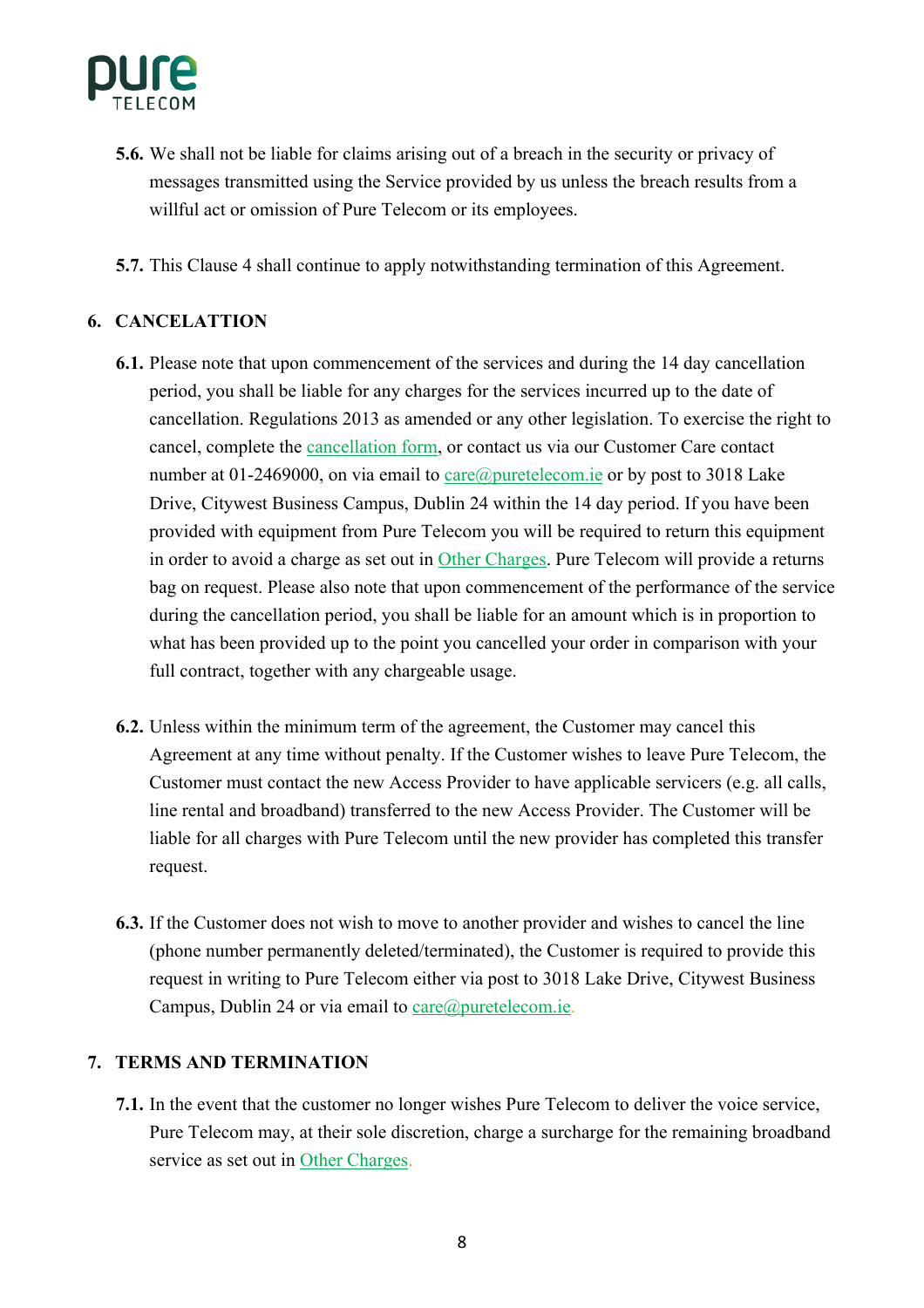

- **7.2.** Any Customer of the Service who seeks to terminate within the Minimum Period Agreement shall be liable to pay for any outstanding or incurred charges as set out in Other Charges.
- **7.3.** Pure Telecom will apply a clawback for any discounts already given should the agreement be breached/broken within the Minimum Period Agreement. If Pure Telecom terminates the Service for any reason within the Minimum Period Agreement, the Customer shall also be obligated to pay charges as set out in Other Charges.
- **7.4.** Without prejudice to its rights under this Agreement, Pure Telecom shall have the right to terminate this Agreement forthwith by seven days written notice in the event that you are in material default of any of your obligations under this Agreement. In such case Customer will still be liable for all charges incurred through the date of actual termination of Service. If the Customer breaches the terms of clause 3.1, Pure Telecom may terminate Service immediately without advance notice.
- **7.5.** We shall have the right forthwith to terminate the Agreement for due reason, including, but not limited to if:
	- **7.5.1.** The Customer is in breach of Clauses 3 and 4 above; or
	- **7.5.2.** The Customer is in breach of any term of the Agreement or any information supplied by the Customer to Pure Telecom is false or misleading; or
	- **7.5.3.** We are obliged to comply with an order, instruction or request of Government, the Director of ComReg, an emergency service organisation or other competent authority; or
	- **7.5.4.** You are suspected of involvement with fraud or acts, which are of defamatory, offensive, abusive, obscene, menacing, unsuitable or unlawful character in connection with use of the Service.
	- **7.5.5.** If for technical reasons it is not possible to provide the Service.
	- **7.5.6.** Pure Telecom shall have the right forthwith to suspend the Service or terminate the Agreement if a Customer fails to pay for the Service in accordance with these terms.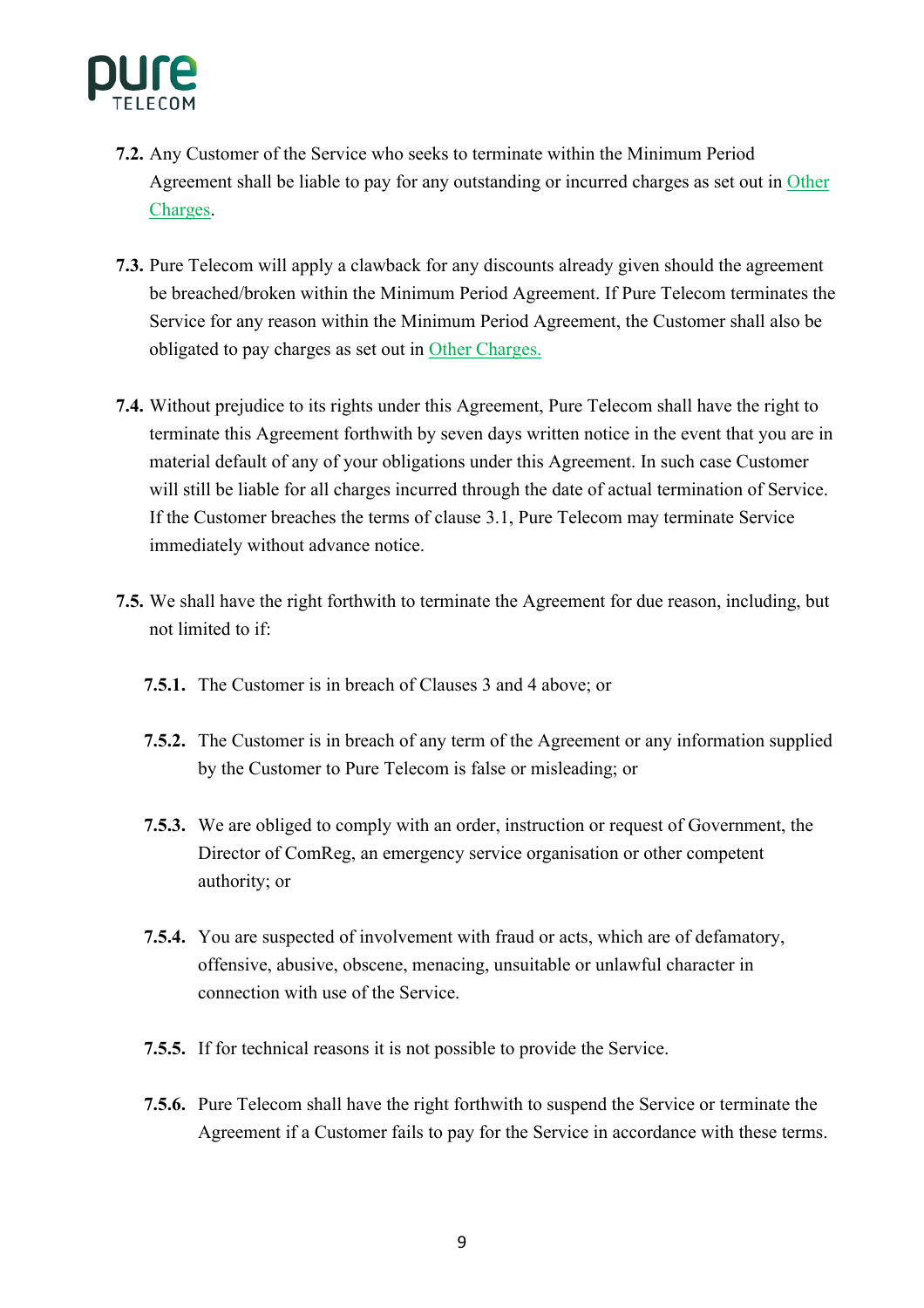

- **7.6.** If a customer cancels a broadband service with Pure Telecom at any stage either within the Minimum Period Agreement, the customer must return any and all modem/devices supplied by Pure Telecom to Pure Telecom's registered offices within 10 working days of the cancellation completing. Pure Telecom will provide a returns bag on request. Failure to return the modem/router will incur a fee as set out in Other Charges.
- **7.7.** If you are moving house, we will endeavour, but shall be under no obligation, to provide you with a service at your new address. It may not always be possible to provide the exact same service if the new line is serviced from a different network exchange/area. You may also not be able to retain the same phone number (if the new service is served from a

different exchange). You will be liable to pay the applicable charges as set out in Other Charges for the services provided to your old address if we are unable to provide service at the new address. If service can be provided at the new address, a new contract will begin and any termination fees from the old address and contract will be waived by Pure Telecom.

#### **8. FORCE MAJEURE**

In the event of Force Majeure, neither party shall be held in breach of its obligations hereunder (except in relation to obligations to make payments) nor be liable to the other party for any loss or damage which may be suffered by the other party due to any cause beyond its reasonable control including, without limitation, any act of God, war, terrorist act, failure, interruption of power supplies, flood, drought, lightning or fire, strike, lockout, trade dispute or labour disturbance, acts or omissions of Government, highway authorities or other circumstances beyond the control of the parties.

#### **9. ASSIGNMENT**

- **9.1.** Pure Telecom may assign this Agreement to any party without consent of Customer.
- **9.2.** Customer shall not assign this Agreement in whole or in part without prior written consent of Pure Telecom.

#### **10. NO WAIVER**

**10.1.** Failure by either party to exercise or enforce any right conferred by this Agreement shall not be deemed to be a waiver of any such right and does not operate so as to bar the exercise or enforcement thereof, or of any such right or any other right on any later occasion.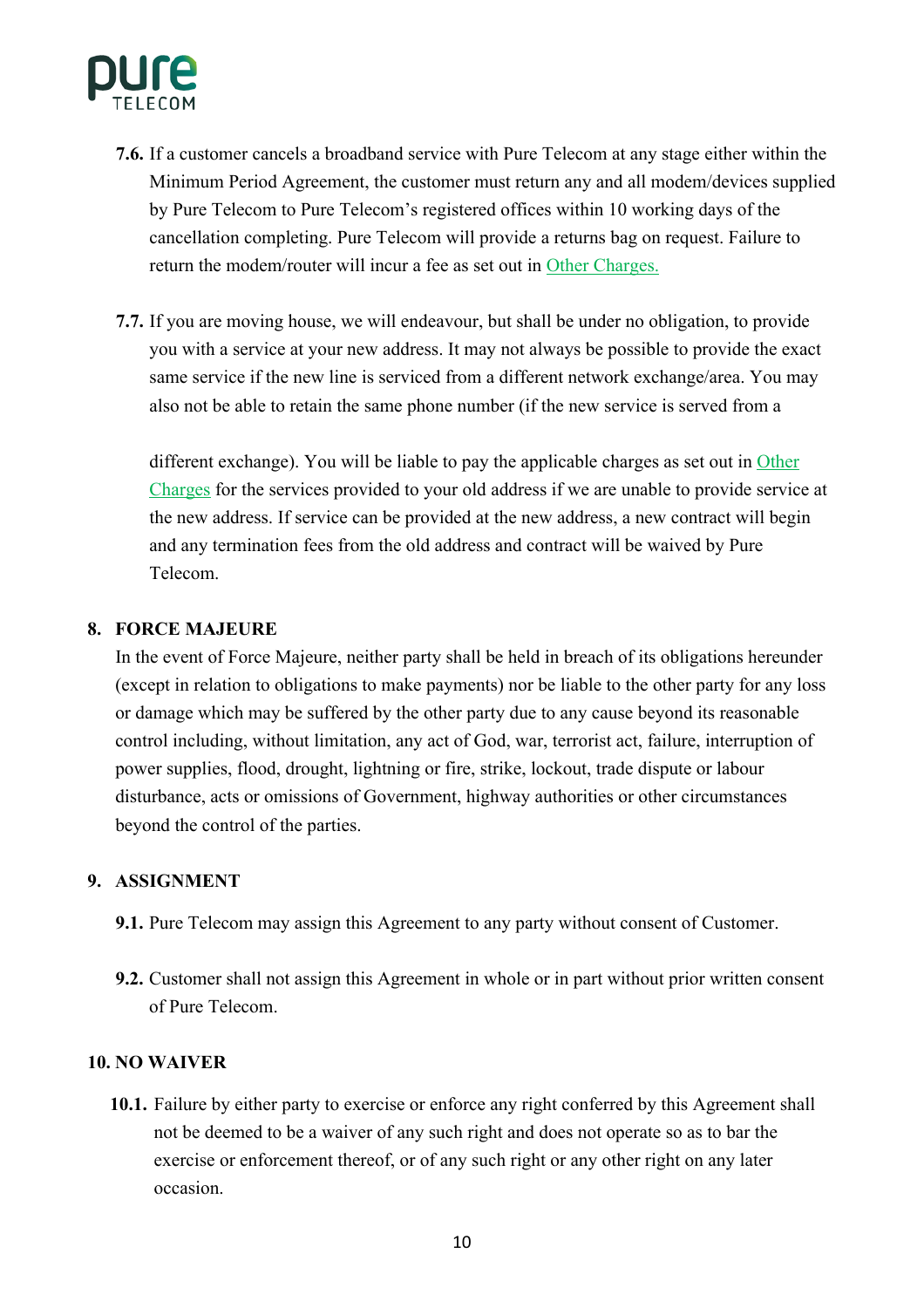

**10.2.** Any deficiency in the Customer's authority to avail of the Service or to use the Equipment shall not preclude reliance by Pure Telecom on any of its rights under this Agreement.

# **11. NOTICES**

- **11.1.** Pure Telecom shall send all notices either to the Customer's billing or email address as provided on registration or place same on the Pure Telecom web page.
- **11.2.** Pure Telecoms address for service of any notice hereunder shall be such address as appears on the last written correspondence rendered to the Customer or such other address as may be prescribed by Pure Telecom for the purpose.
- **11.3.** All written correspondence from Pure Telecom shall be deemed served 48 hours after posting or on earlier proof of delivery.

# **12. DATA PROTECTION AND CREDIT CHECKING**

- **12.1.** In accordance with the provisions of the Data Protection Acts 1988, 2003 and 2018 (the "Acts"), any information (such as contact and direct debit details) obtained by Pure Telecom or through the use of the Service the Single Bill Service or the Equipment and (subject to the right of the Customer to request otherwise), may be used by Pure Telecom to identify other products and services, which may be offered to the Customer by Pure Telecom or selected third parties.
- **12.2.** In accordance with the Acts and the Carrier Pre-Selection Code of Practice, any information obtained by Pure Telecom through an application for or the use of the Service may be accessed and used by Pure and its Affiliates for the purposes of accurate billing, efficient operation and the provision and administration of the Services. By agreeing to this contract, the Customer shall be deemed to have given consent for the use of his/her information for such purposes. The use of such information for purposes other than administration and operation shall be subject to the Customer's consent
- **12.3.** Any information so obtained from the Customer may be transferred and disclosed by Pure Telecom to parties (including internationally) for the provision and administration of the Service, the Single Bill Service, the Equipment or to any third party who assumes the rights of Pure Telecom under this Agreement. The Customer's information may also be disclosed to credit reference or, credit collection agencies in connection with Service.